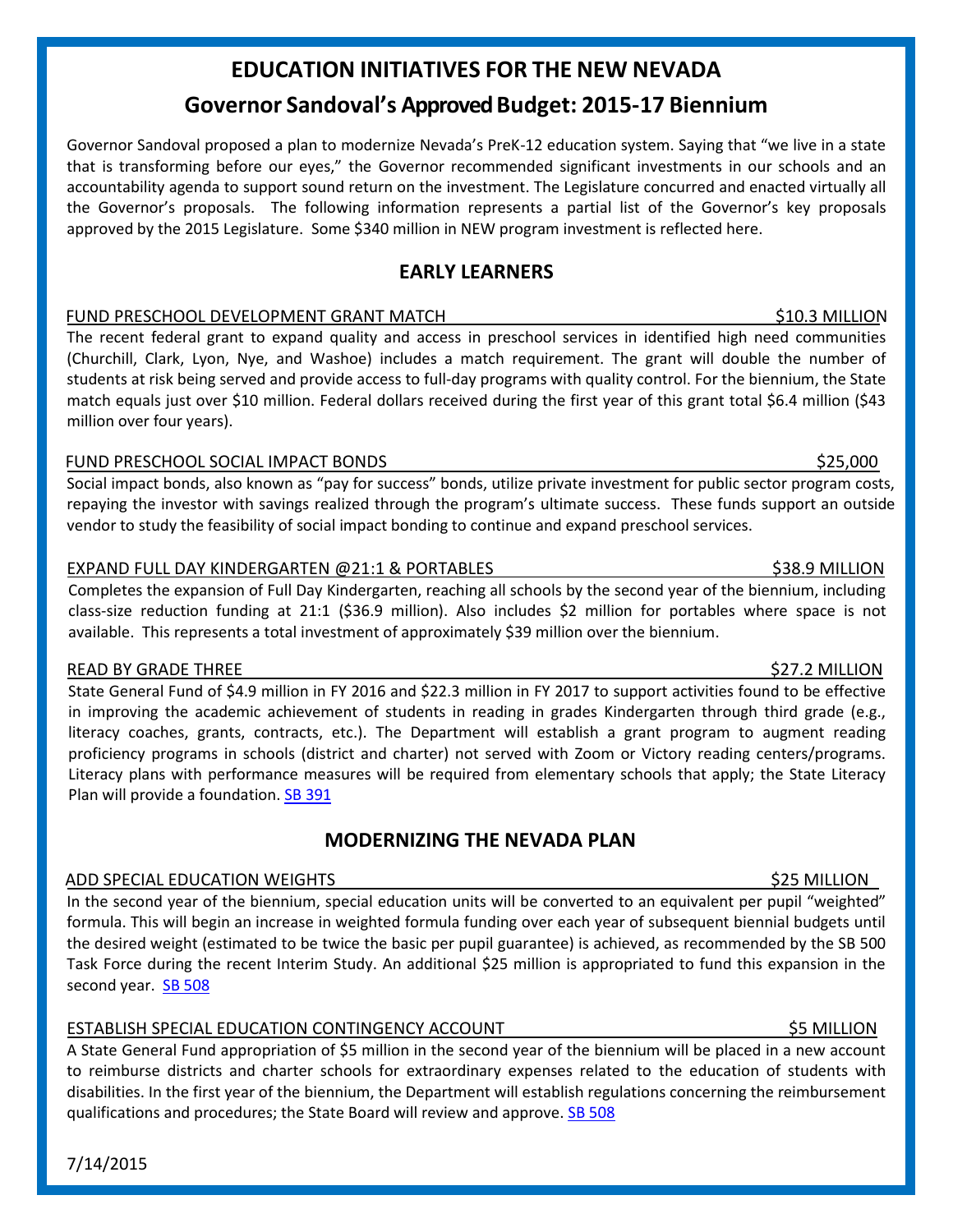### EXPAND ZOOM SCHOOLS PROGRAM \$50 MILLION

Appropriates additional State General Fund of \$25 million in each year of the biennium. This will fund up to twice the number of current schools in Clark and Washoe (24 additional) in the first year of the biennium. Middle and high schools will be included in this biennium's pilot. The pilot will be evaluated by an external evaluator, contracted for by the NDE, and spending information will be used to modernize the Nevada Plan next biennium by shifting to funding "weights" as recommended by the SB 500 Task Force. [SB 405](http://www.leg.state.nv.us/Session/78th2015/Reports/history.cfm?ID=944)

### CREATE A VICTORY SCHOOLS PROGRAM  $\sim$  350 MILLION

Appropriates \$25 million in the State General Fund in each year of the biennium to create a new Victory Schools Program. The funding will be allocated by the Department to underperforming schools (lowest student achievement levels) in the 20 poorest zip codes in the state. Specific services will be required, especially in the areas of wraparound and family engagement. This program will be implemented in a similar fashion to the Zoom Schools Program. The Department will identify all schools throughout the state; schools will be managed by the local district under the conditions of a submitted plan and grant award. The pilot program will be evaluated by an external evaluator, and spending information will be used to modernize the Nevada Plan with "weights" in future years. [SB 432](http://www.leg.state.nv.us/Session/78th2015/Reports/history.cfm?ID=949)

### FUND GIFTED AND TALENTED STUDENTS TO A SERIES AND TALENTED STUDENTS AND SAME ASSESSED AND LOCAL THREE STUDENTS

Increases the state program by \$10 million over the biennium to assist districts in educating students who qualify for Gifted and Talented Education (GATE) programs. Only students who have been identified through State-approved assessment/processes are eligible. Funds will be distributed on a per pupil basis based on a count day(s) reporting mechanism to be established by the Department. Calculations for future "weights" will be determined through this pilot program. Current State spending on GATE is less than \$200,000/year.

# **MIDDLE SCHOOL AND HIGH SCHOOL**

### NEVADA READY 21 TECHNOLOGY GRANTS & WAN GRANTS \$22 MILLION

State General Fund of \$10 million in each fiscal year to implement Nevada Ready 21 Technology Grant Program. This program is a One-to-One Program whereby Middle School will be the focus for the first three years and High School will follow. Funding will be distributed via the Commission on Educational Technology in order to build whole-school capacity for instructional technology. The Commission's Nevada Ready 21 plan calls for every student to have access to the two most important educational opportunities available: (1) skilled educators who value connected, personalized, student-centered learning, and (2) continuous access to a personal, portable device that is connected wirelessly to the Internet. There is also funding of \$1 million in each year for Wide Area Network incentives and staffing to manage the program.

### CAREER & TECHNICAL EDUCATION (CTE) EXPANSION **\$16.3 MILLION** \$16.3 MILLION

State General Fund of \$7.1 million in FY 2016 and \$9.2 million in FY 2017 in each fiscal year to augment existing funding. The funding will be utilized to expand programs identified by workforce sector councils.

### COLLEGE AND CAREER READINESS GRANTS \$8 MILLION

State General Fund of \$3 million in FY 2016 and \$5 million in FY 2017 for College and Career Readiness Grants. The Department will create a new category of school aid for high schools to offer innovative programs targeted to improve the graduation rate and readiness upon exit. Competitive grants for  $12<sup>th</sup>$  grade readiness, dual enrollment courses and STEM education will be awarded to the school districts and charter schools.

### JOBS FOR AMERICA'S GRADUATES (JAG) EXPANSION \$4.6 MILLION

State General Fund increase of \$1.8 in FY 2016 and \$2.8 million in FY 2017 to support expansion of JAG throughout the state. JAG is a dropout prevention and career readiness program with a national track record of success.

### ADVANCED PLACEMENT \$1.2 MILLION

\$1.2 million over the biennium to expand student participation in Advanced Placement courses through additional teacher preparation and targeted grants to improve participation and passage rates among key population groups.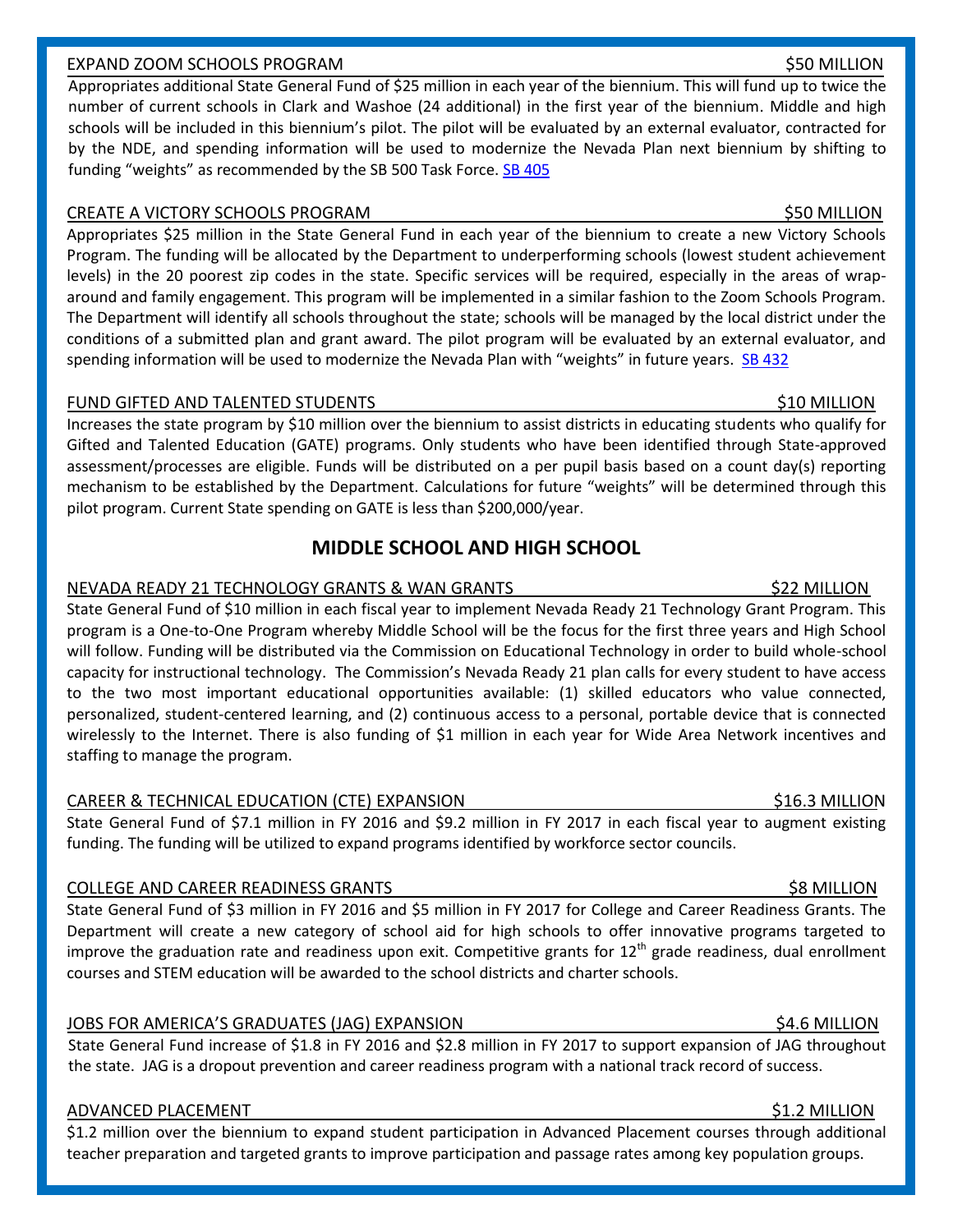### **INVESTING IN CHANGE**

### GREAT TEACHING AND LEADING FUND \$9.8 MILLION \$9.8 MILLION

Creates a new fund in the General Fund for the Department to incentivize professional development and improvements to the educator pipeline. In the first year, the focus will be full implementation of the Nevada Educator Performance Framework (NEPF), new science standards, teacher recruitment and training, and leadership training and development. After the first year, the State Board will coordinate activities by establishing annual criteria for the Fund, to include Regional Professional Development Programs. Entities which can receive the grants include the RPDPs, school districts, higher education institutions, employee associations, and nonprofit organizations. [SB 474](http://www.leg.state.nv.us/Session/78th2015/Reports/history.cfm?ID=1025)

### TEACH NEVADA SCHOLARSHIPS AND INCENTIVES **\$15 MILLION**

Combats the teacher pipeline crisis by establishing a long-term strategy to recruit future teachers through a college and alternate route scholarship program. Also provides incentive pay for district plans to hire new teachers in our most at-risk schools. To support the program, \$2.5 million in each fiscal year is appropriated for scholarships and \$5 million in each fiscal year is appropriated for incentive pay. **SB 511** 

### SUPPORT FOR TEACHERS **\$2 MILLION** \$7 MILLION

The Legislature established a reimbursement account for up to \$250 per teacher to cover out-of-pocket expenses for classrooms. [SB 133](http://www.leg.state.nv.us/Session/78th2015/Reports/history.cfm?ID=318) A program of peer assistance and review of teachers was also funded in the Clark County School District. [SB 332](http://www.leg.state.nv.us/Session/78th2015/Reports/history.cfm?ID=752)

### SOCIAL WORKER GRANTS

### SAFE AND RESPECTFUL LEARNING ENVIRONMENT OFFICE **\$16.8 MILLION** \$16.8 MILLION

Appropriates \$5.6 million in FY 2016 and \$11.2 million in FY 2017 to create a new grant program for schools to provide a social worker or other licensed mental health worker. Includes a mental health screening survey, to be administered in the first year in order to identify schools in need. This program will operate as a block grant to local districts based on identified needs. It also includes State General Fund of \$300,000 in each fiscal year to create a new Safe and Respectful Learning Environment Office in the Department. The Director will report to the Superintendent of Public Instruction. [SB 504](http://www.leg.state.nv.us/Session/78th2015/Reports/history.cfm?ID=1081)

### UNDERPERFORMING SCHOOLS TURNAROUND \$5 MILLION

State General Fund of \$2.5 million in each fiscal year to assist in turning around persistently underperforming schools. Currently, the only funding for such schools is provided by the federal government. These funds will be used for vendor contracts, performance management assessment, staff incentives, and other services targeting student achievement in the lowest performing schools. The funds will provide a path to success before takeover of these schools (and placement in the proposed Achievement District) becomes necessary. [AB 448](http://www.leg.state.nv.us/Session/78th2015/Reports/history.cfm?ID=991)

### CHARTER SCHOOL HARBOR MASTER \$10 MILLION

State General Fund of \$5 million in each fiscal year of the biennium will be utilized to match private philanthropy in establishing a fund to recruit best-in-class national charter management organizations to Nevada and help develop local human capital. Funds could be used to augment basic per pupil guarantee requirements for no more than two years and to provide access to construction capital or facilities. These funds will be a direct distribution to an established 501(c)(3) organization once each year upon proof of the match.  $SB$  491

### PUBLIC BROADCASTING \$466,000

State General Fund of \$233,000 in each fiscal year of the biennium will be utilized to expand educational programming throughout the State, including the provision of kindergarten readiness and literacy initiatives.

## TEST SECURITY/DATA PRIVACY **\$500,000 and the set of the set of the set of the set of the set of the set of the s**

State General Fund of \$250,000 in each fiscal year of the biennium will be utilized to augment existing staff positions and programs with the availability of contractors. Contracted services would assist the Department in meeting the recommendations of the review by WestEd's review of Nevada's Test Integrity.